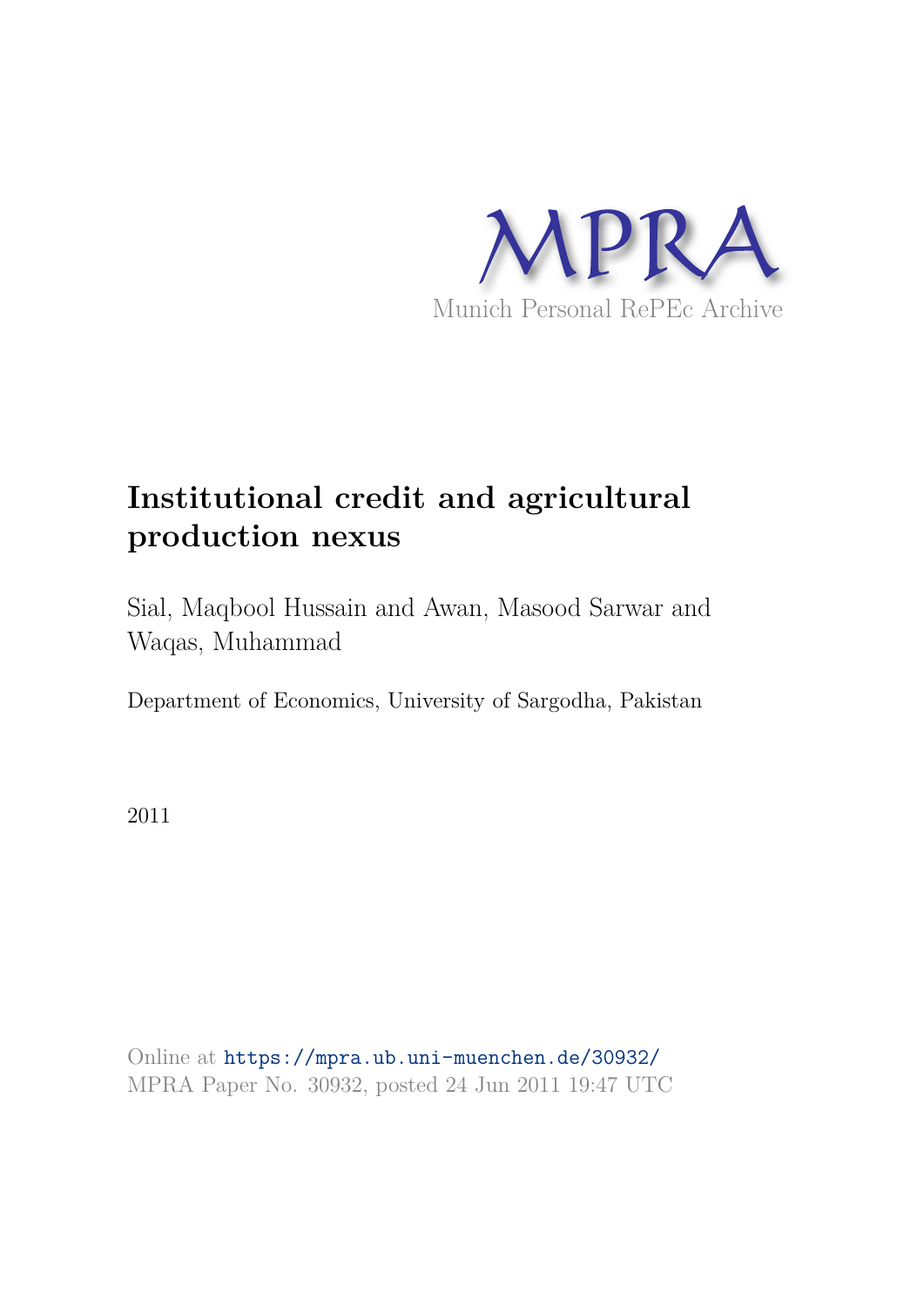# **INSTITUTIONAL CREDIT AND AGRICULTURAL PRODUCTION NEXUS**

# **Maqbool Hussain Sial**

Professor Department of Economics, University of Sargodha, Pakistan.

Email: maqsial@yahoo.com

# **Masood Sarwar Awan**

Assistant Professor Department of Economics, University of Sargodha, Pakistan. Email: awan811@hotmail.com

#### **Muhammad Waqas**

Graduate Student Department of Economics, University of Sargodha, Pakistan. Email: econmomist 147 @hotmail.com

### *ABSTRACT*

*Credit plays an important role in the development of agriculture sector. It capitalizes farmers to adopt new technologies. It helps smooth consumption by providing Working capital and reduces poverty in the process. Both formal and informal lenders are active in rural credit market of Pakistan. There is a need to highlight the relationship between institutional agricultural credit and agricultural production. Time series data for the period of 1973-2009 was used. The study utilized Johansen and Juselius (JJ) cointegration approach and Granger causality test to explore the long-run equilibrium relationship and the possible direction of causality between availability of institutional agricultural credit, labor force availability, cropping intensity, water availability and agricultural production. Result shows the long run relationship among variables. Granger causality test shows the uni-directional causality among institutional agricultural credit and agricultural production and among water availability and agricultural production. The bi-directional causality was found among availability of labor force & cropping intensity and among water availability & cropping intensity.* **Keyword:** Institutional credit, Agricultural credit, Pakistan

# **INTRODUCTION**

 Agriculture sector continues to play an important role in Pakistan's economy. It is the second largest sector, contributes 21 percent of GDP and remains largest employer by absorbing 45 percent of the country's total labor force. Almost 62 % population resides in rural area and depends directly or indirectly on this sector for their livelihood. Despite its critical importance Pakistan's agriculture sector is confronting many challenges like water and inputs shortage, rising prices of inputs like seeds, fertilizers, pesticides, electricity and fuel. Without major investment in Agriculture sector, it is unclear how prepared Pakistan would be to tackle problem of low productivity along with ever increasing food requirement. These issues demand the introduction of latest technologies in Agriculture sector. Introduction of green revolution during 60's provided a great opportunity to tackle these issues, however the effect on employment and income distribution of the various technological innovations in Pakistani agriculture has varied with their diffusion among different classes of farmers, as the input of tube wells, fertilizers and new seeds require a considerable amount of investment on the part of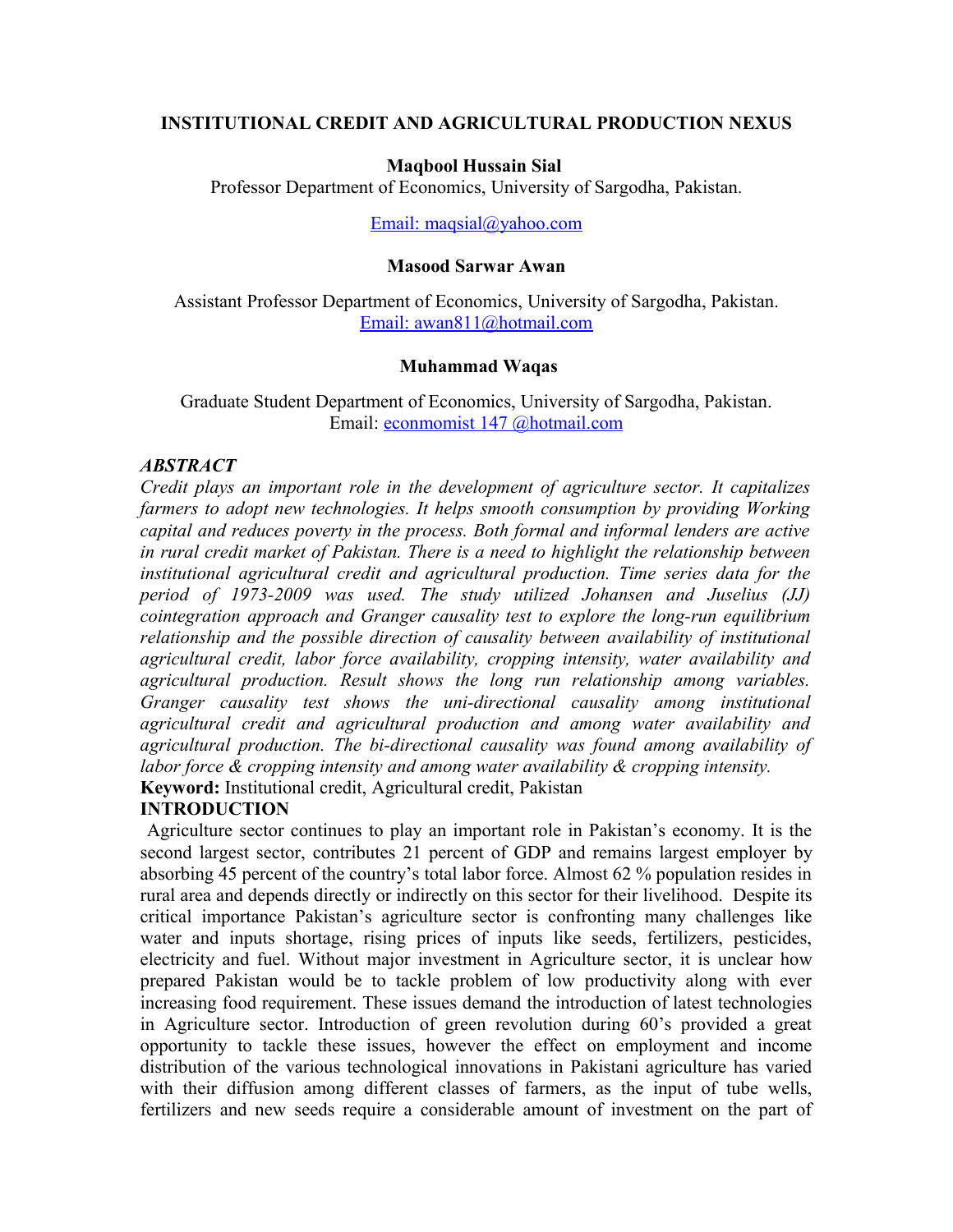farmers. The ability to reap the benefit of new technological breakthroughs thus depends on the ability to mobilize enough funds either through saving or borrowing for undertaking such investments.

Availability of credit is the necessary condition for any investment and for the growth of any sector. Specially, the small farmers face serious capital constraints and seem to be unable to live with agriculture sector. They require credit for seeds, fertilizers, and for fuel that's why farmers barrow's money from formal and informal sectors. Formal lenders are Zarai Taraqiati Bank Ltd. (ZTBL), Commercial Banks and Punjab Provincial Cooperative Bank (PPCBL). Informal lenders are village shop keepers, commission agents, and relatives etc. Formal lenders require certain securities for loans, while informal sectors demands no collateral for loan.

Since independence Pakistan adopted a multi-dimensional approach of agricultural credit that progressed in a steady manner. Taccavi loans were the source of formal credit whereas; cooperative societies disbursed cooperative loans, since independence in 1947. In response to natural epidemics like flood, government advanced taccavi loans. Due to minor rate of disbursements, taccavi loans have not a significant impact in achieving the agricultural growth targets. On the other side cooperatives credit has a long and a somewhat chequered history (Qureshi and Shah 1992). These loans are designed to meet the needs of farmers' consumptions expenditures. They have no link with the purchase of farm inputs and farm development. Agricultural Development Finance Corporation and Agriculture Bank were formed in 1952 and 1957 respectively. In 1961, these institutions were merged into Agricultural Development Bank, which is now known as ZTBL. During 1976, with the establishment of Federal Bank for Cooperatives the aims of cooperatives loans have changed. After the establishment of this institution (disbursed the loans with the help of State Bank of Pakistan) cooperatives loans significantly help the farmers in purchasing inputs. Prior to 1972, commercial banks are unwilling to lend for agricultural sector. After the 1972 banking reforms commercial banks started to play their role in agricultural credit. This reform allocated a target to commercial banks to widen their portfolio for agricultural loans. Along with commercial banks this reform also gives a target to SPB to disburse the credit to small farmers and remove the constraints that small farmers face in the process of loan. In order to estimate the actual requirement of agricultural credit Agricultural Credit Advisory Committee was established.

SBP adopt certain measures to make credit financing more beneficial. State Bank assembles the district wise agricultural credit data, which helps the policy makers to put into practice such policy that is beneficial in reality. SBP advises banks to open 20% of their branches in rural areas. SBP is trying to increase the agricultural finance up to 3.3 million people. Due to the introduction of new 14 domestic banks for agricultural credit, the share of credit disbursement of private banks has increased. Total credit disbursement was at its highest position during 2007-08 that was 211,560.66 million rupees and distributed the lowest credit during 2000-01 that was 44,790.40 million rupees. ZTBL was at the top in the credit disbursement during 2008-09 distributed 45,399.87 million rupees, while domestic private banks and PPCBL distributed 18,557.24 and 3,538.89 million rupees respectively. With the passage of time, share of ZTBL, domestic banks, PPCBL and commercial bank's share increased but in 2008-09 all banks reduced their agricultural credit disbursement.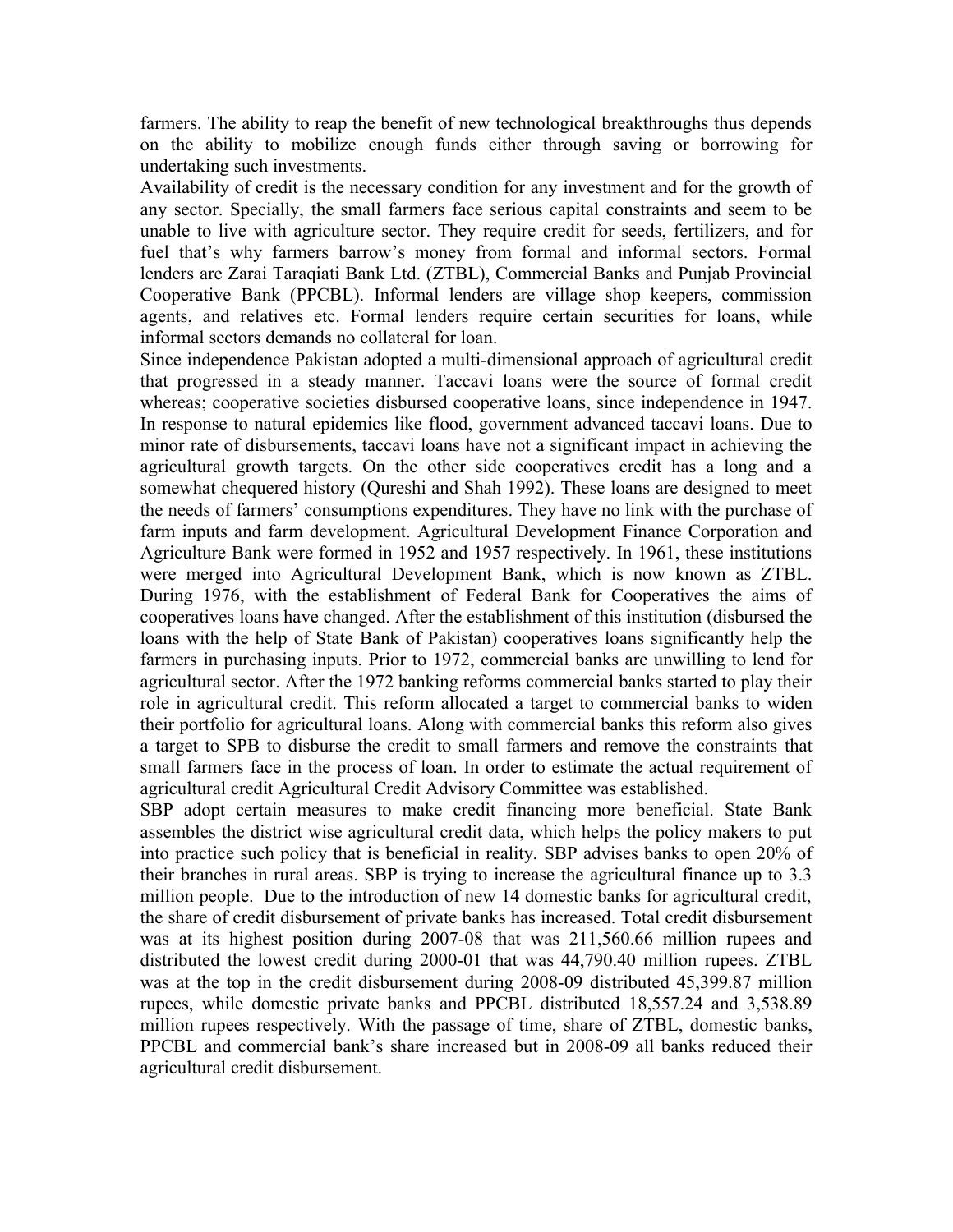|         |                     |             |               | (Million rupees) |            |  |
|---------|---------------------|-------------|---------------|------------------|------------|--|
| Years   | <b>Total credit</b> | <b>ZTBL</b> | Domestic      | <b>PPCBL</b>     | Commercial |  |
|         | disbursement        |             | private banks |                  | banks      |  |
| 1990-91 | 14,915.29           | 8,323.95    |               | 3,017.45         | 3,517.59   |  |
| 1991-92 | 14,479.31           | 6,996.44    |               | 3,247.01         | 4,179.56   |  |
| 1992-93 | 16,198.11           | 8,643.40    |               | 2,978.00         | 4,525.91   |  |
| 1993-94 | 15,674.05           | 8,989.26    |               | 2,621.49         | 4,063.30   |  |
| 1994-95 | 22,373.27           | 14,575.74   |               | 3,756.74         | 4,040.79   |  |
| 1995-96 | 19,187.31           | 10,339.27   |               | 3,803.38         | 5,044.66   |  |
| 1996-97 | 19,547.67           | 11,687.11   |               | 4,928.93         | 4,429.43   |  |
| 1997-98 | 33,392.30           | 22,353.60   |               | 5,439.93         | 6,109.70   |  |
| 1998-99 | 42,852.00           | 30,175.96   |               | 5,951.23         | 7,236.00   |  |
| 1999-00 | 39,687.60           | 24,423.89   |               | 5,124.20         | 9,312.50   |  |
| 2000-01 | 44,790.40           | 27,610.20   |               | 5,124.20         | 12,056.00  |  |
| 2001-02 | 52,314.49           | 29,108.01   | 592.82        | 5,127.54         | 17,486.12  |  |
| 2002-03 | 58,915.27           | 29,270.17   | 1,421.11      | 5,485.39         | 22,738.60  |  |
| 2003-04 | 73,445.86           | 29,933.07   | 2,701.80      | 7,563.54         | 33,247.45  |  |
| 2004-05 | 108,732.91          | 37,408.84   | 12,406.82     | 7,607.47         | 51,309.78  |  |
| 2005-06 | 137,474.31          | 47,594.14   | 16,023.38     | 5,889.40         | 67,967.40  |  |
| 2006-07 | 168,830.46          | 56,473.05   | 23,976.16     | 7,988.06         | 80,393.19  |  |
| 2007-08 | 211,560.66          | 66,938.99   | 43,940.92     | 5,931.45         | 94,749.29  |  |
| 2008-09 | 151,860.60          | 45,399.87   | 18,557.24     | 3,538.89         | 74,364.60  |  |

# **Table 1.1: Total Disbursement of Credit by Institutions from 1990-2009.**

Source: Pakistan Economic Survey 2008-09

There is a need to explore the thing that whether the efforts done by SBP, Government of Pakistan and other institutions regarding the mobility of agricultural credit have impacts on agricultural credit or not? To highlight this thing this study use time series data of Pakistan for the period of 1973-2009. JJ approach of cointegration and Granger causality test are applied to find out the long run relationship among variables and possible direction of causality.

The rest balance of paper is designed as: part two explains the data and methodology; part three investigates and interprets the empirical results. Finally, part four presents the conclusions and also provides some policy implications.

# **DATA AND METHDOLOGY**

The study used the secondary time series data for the period of 1973-2009, collected from various publications of government of Pakistan and from ZTBL and other credit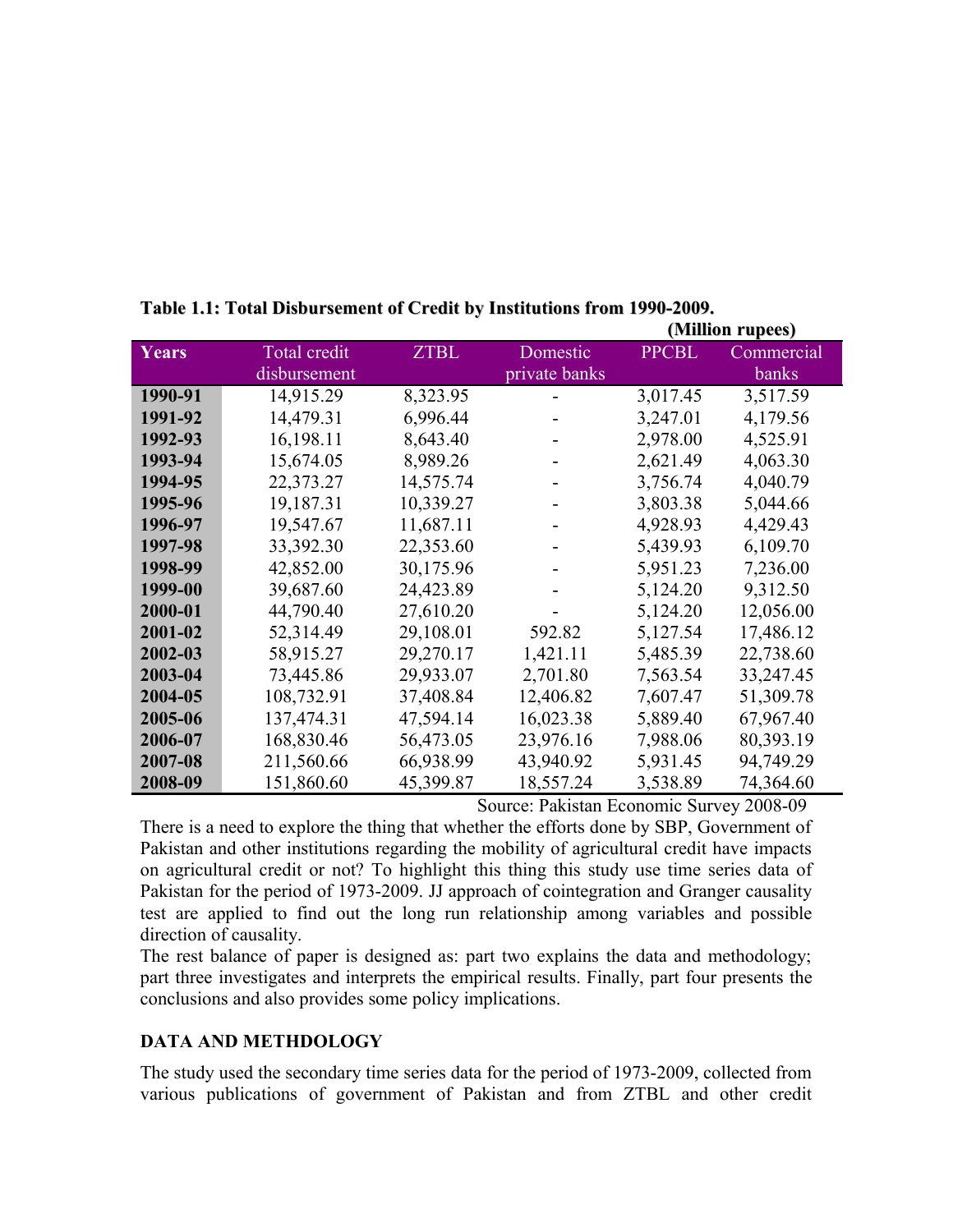institution records. Dependant variable is agricultural gross domestic product, a proxy variable for agricultural production (AGRI\_PRO). Availability of water (WTR\_AVL), agricultural credit (CRDT), agricultural labor force (LBR\_FRC) and cropped area (CRP\_INT) are independent variables. All the variables are treated in real terms. Augmented Dicky Fuller and Phillips Perron unit root tests are employed in order to check the stationarity of the variables.

Engle and Granger (1987) argued that, financial and economic series is not stationary. When all the variables are stationary in their  $1<sup>st</sup>$  difference, this permits the use of Johansen and Juselius (JJ) cointegration procedure to find out the long run relationship among variables. In Economical language, two variables are co-integrated if they have a long-term association among them. The present study uses JJ cointegration method because all the variables are of same order. The JJ method of cointegration is can also applied to a set of variables containing possibly a mixture of I(0) and I(1) [Pesaran and Smith (1998) and Pesaran *et al.* **(2001)**]. The common form of the vector error correction model is as follows:

$$
Z_t = \sum_{i=1}^{p-1} \psi Z_{t-1} + \alpha_{\circ} + \eta_t
$$

This can also be expressed as:

$$
\Delta Z_{t} = \sum_{i=1}^{p-1} \Pi_{i} \Delta Z_{t-k} - \partial Z_{t-k} + \alpha_{1} + \varepsilon_{t}
$$

Where

$$
\Pi_i = -I + \partial_1 + \partial_2 + \dots + \partial_t
$$
  
 $i = 1, 2, 3, \dots, k -1$  and  $\partial = I - \partial_1 - \partial_2 - \dots - \partial_k$ 

Where *p* is symbolizes total number of variables used. The matrix∏ confines the long run connection among the *p*-variables. For JJ cointegration method we utilize the Trace test, which is based on the appraisal of  $H_0(r-1)$  against the null hypothesis of  $H_0(r)$ , where *r* shows number of cointegrating vectors. The cointegration test offers a systematic statistical structure for examining the long run association among variables.

#### **RESULTS AND DISCUSSION**

The key concept underlying time series processes is that of stationarity. To keep at bay the spurious results the series must be stationary (Asterio, 2006). A stationary series has the following three characteristics:-

- Exhibits mean reversion in that it fluctuates around a constant long run mean.
- Has a finite variance that is time invariant
- Has a theoretical correlogram that diminishes as the lag length increases.

In stationary time series shocks will be transitory and overtime their effects will be eliminated as the series revert to their long run mean values, on the other hand non stationary time series will necessarily contain permanent components.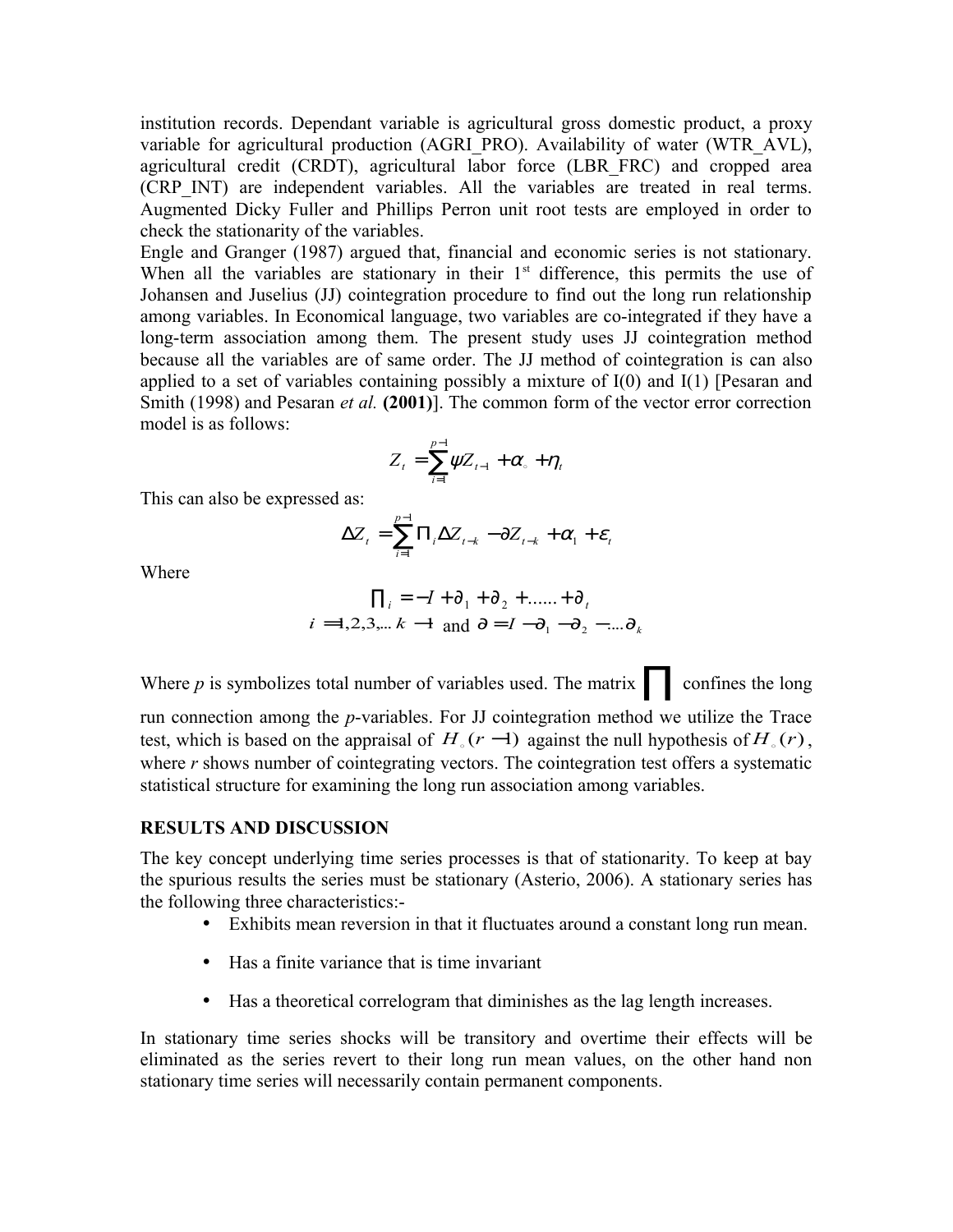The study use ADF and PP unit root tests. All the variables are stationary at first difference in ADF test, except credit variable while, in PP all the variables are stationary at first difference.

|                 | ADF      |                |             |                | PP        |                |             |                |  |  |
|-----------------|----------|----------------|-------------|----------------|-----------|----------------|-------------|----------------|--|--|
| Variables       | Level    | $P*$           | Difference  | $P*$           | Level     | $O^*$          | Difference  | $Q^*$          |  |  |
| With trend      |          |                |             |                |           |                |             |                |  |  |
| <b>AGRI PRO</b> | $-0.858$ | 3              | $-4.515***$ | $\overline{2}$ | $-0.584$  | $\overline{2}$ | $-5.147***$ | $\overline{2}$ |  |  |
| <b>CRDT</b>     | $-1.342$ |                | $-2.784$    |                | $-2.304$  | 1              | $-8.870***$ | 5              |  |  |
| LBR FRC         | $-2.747$ | $\overline{4}$ | $-4.522***$ |                | $-3.218*$ | 4              | $-7.297***$ | 4              |  |  |
| <b>WTR AVL</b>  | $-1.271$ | 5              | $-3.659**$  | $\overline{2}$ | $-1.561$  | 6              | $-6.420***$ | 6              |  |  |
| <b>CRP INT</b>  | $-2.683$ | $\overline{2}$ | $-4.230***$ |                | $-2.983$  | 5              | $-7.198***$ | 5              |  |  |
| Without trend   |          |                |             |                |           |                |             |                |  |  |
| <b>AGRI PRO</b> | 1.180    |                | $-4.594***$ | 2              | 1.276     | 2              | $-4.216***$ | 5              |  |  |
| <b>CRDT</b>     | $-1.627$ | $\overline{2}$ | $-2.446**$  |                | $-2.406$  | 5              | $-8.713***$ |                |  |  |
| LBR FRC         | $-1.910$ |                | $-4.542***$ |                | $-2.655$  | 6              | $-7.981***$ | 2              |  |  |
| WTR AVL         | $-1.912$ | 3              | $-3.824***$ | 2              | $-2.515$  | 4              | $-6.356***$ | $\overline{4}$ |  |  |
| <b>CRP INT</b>  | $-2.775$ |                | $-4.949***$ | 3              | $-3.394$  | 2              | $-7.209***$ | 6              |  |  |

## **Table 3.1: Results of Unit root tests.**

Notes:.P\* shows the maximum lag length, as determined by using AIC. Under PP test Q\* shows Newey-West Bandwith, as determined by Bartlett-Kernel.

\*\*\* shows 1% significance level; \*\* shows 5% significance level.

After investigation the unit root of data the next step is to find out the long run relationship among variables. JJ cointegration approach is used because all the variables are *I(1)*. In JJ approach first step is to set the lag length. Based on the values of SBC and AIC this study set the lag length of order two because at order two both criterion has low values.

# Order LL AIC SBC LR test Adjusted LR  $0$   $\vert$  -1150.7  $\vert$  -1155.7  $\vert$  -1159.7 389.6817[.000] 270.6123[.000] 1 -988.0259 -1018.0 -1051.8 64.2706[.000] 44.6324[.009] 2  $|-955.8906|$  -1010.9  $|-1041.4|$  ----

**Table 3.2: Lag length selection criterion** 

\* AIC = Akaike Information Criterion SBC = Schwarz Bayesian Criterion

The model with unrestricted intercept and no trend is selected, by using Pantula Principal. Both Eigen value and Trace statistic reject the null hypothesis of no Cointegration because the value of trace test (106.57) is grater then 5% and 10% critical values. Results reveled that there are two cointegrating vector, based on the Eigen values and Trace statistics.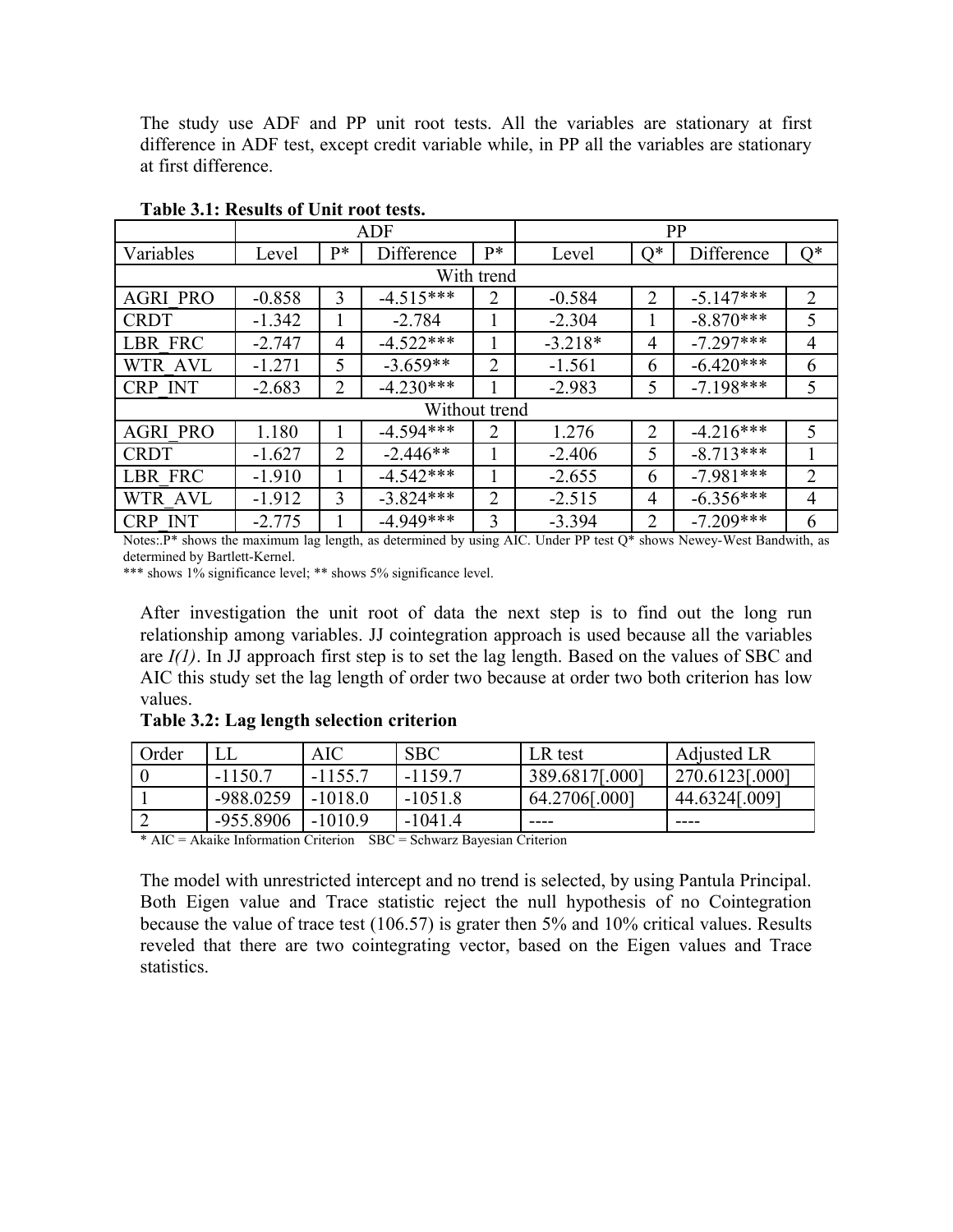| Hypotheses | Trace   | $5\%$    | 10%      | <b>Hypotheses</b> | Max-      | $5\%$    | 10%      |
|------------|---------|----------|----------|-------------------|-----------|----------|----------|
|            | test    | critical | critical |                   | Eigen     | critical | critical |
|            |         | values   | values   |                   | Statistic | value    | values   |
| $R=0$      | 106.578 | 70.490   | 66.230   | $R=0$             | 40.558    | 33.640   | 31.020   |
| $R \leq 1$ | 66.020  | 48.880   | 45.700   | $R=1$             | 32.764    | 27.420   | 24.990   |
| $R \leq 2$ | 33.255  | 31.540   | 28.780   | $R=2$             | 16.829    | 21.120   | 19.020   |
| $R \leq 3$ | 16.426  | 17.860   | 15.750   | $R=3$             | 10.917    | 14.880   | 12.980   |
| $R \leq 4$ | 5.509   | 8.070    | 6.500    | $R = 4$           | 5.509     | 8.070    | 6.500    |

**Table 3.3: Johansen Maximum Likelihood Test for Cointegration** 

Now we explore the thing that there is a long run relationship among said variables. The next step is to find the short run dynamics among the variables. Error correction mechanism is used for short run dynamics, in which error correction term shows the speed of convergence towards equilibrium. It is significant and negative in sign. The speed of correction towards equilibrium depends upon the value of error correction term. Big value shows the slow speed of adjustment towards equilibrium and vice versa. Most of the variables are statistically insignificant, except agricultural labor force and error correction term. Negative sign of agricultural labor force depicts that as the agricultural labor force increases the agricultural production decreases. Durbin-Watson statistic shows that the model has no autocorrelation while, F-statistic pointed the good fit of the model.

| Variables           | Coefficients | Std. Error         | Prob-value    |
|---------------------|--------------|--------------------|---------------|
| Constant            | $-0.171$     | 0.284              | 0.552         |
| $\triangle$ CRP INT | 0.133        | 0.650              | 0.839         |
| AWTR AVL            | $-0.261$     | 0.560              | 1.000         |
| $\triangle$ CRDT    | 0.042        | 0.065              | 0.525         |
| <b>ALBR FRC</b>     | $-0.486$     | 0.342              | 0.167         |
| $\triangle$ ECM(-1) | $-0.047$     | 0.038              | 0.225         |
| R-Squared           | 0.290        | Adjusted R-Squared | 0.113         |
| S.E. of Regression  | 0.038        | DW-statistic       | 1.995         |
| Log-likelihood      | 70.952       | F-stat             | 4.639 [0.000] |

**Table 3.4: ECM regression results**

Note: Agricultural production is dependant variable.

Parameter consistency is check by using Cumulative Sum and Cumulative Sum of Square tests, proposed by Brown et al. (1975). Following graphs shows the stability of model for whole sample because the residuals are within 5% critical bonds.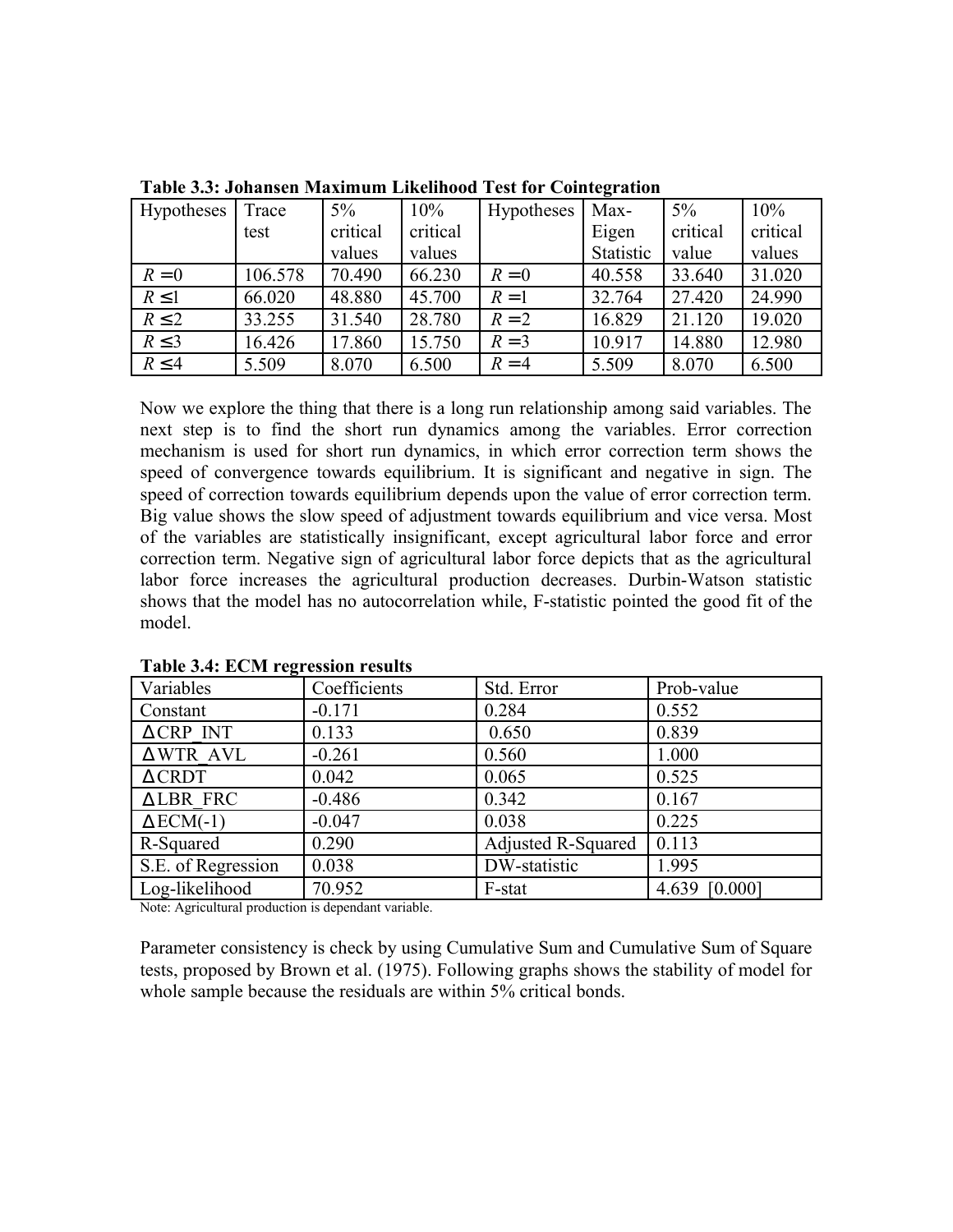

In order to check the possible direction of causality, Granger Causality test is used. The results reveal that there is uni-directional causality between institutional agricultural credit and agricultural production, which means that availability of institutional agricultural credit cause the increase in agricultural production. There is also unidirectional causality among water availability and agricultural production, while there are bi-directional causalities among availability of labor force and cropping intensity and among water availability and cropping intensity.

| Pair wise Granger Causality Tests              |             |       |                                |  |  |  |  |
|------------------------------------------------|-------------|-------|--------------------------------|--|--|--|--|
| Null Hypothesis:                               | F-Statistic | Prob. | Conclusion                     |  |  |  |  |
| CRDT does not Granger Cause AGRI PRO           | 15.3792     | 0.000 | $CRDT \rightarrow AGRI$ PRO    |  |  |  |  |
| <b>AGRI PRO does not Granger Cause CRDT</b>    | 2.85967     | 0.099 |                                |  |  |  |  |
| CRP INT does not Granger Cause AGRI PRO        | 1.67056     | 0.204 | CRP INTAGRI PRO                |  |  |  |  |
| <b>AGRI PRO does not Granger Cause CRP INT</b> | 0.89457     | 0.350 |                                |  |  |  |  |
| LBR FRC does not Granger Cause AGRI PRO        | 3.78783     | 0.059 | LBR FRCAGRI PRO                |  |  |  |  |
| <b>AGRI PRO does not Granger Cause LBR FRC</b> | 2.43575     | 0.127 |                                |  |  |  |  |
| WTR AVL does not Granger Cause AGRI PRO        | 3.96647     | 0.005 | WTR $AVL \rightarrow AGRI$ PRO |  |  |  |  |
| AGRI PRO does not Granger Cause WTR AVL        | 0.4342      | 0.836 |                                |  |  |  |  |
| CRP INT does not Granger Cause CRDT            | 0.00233     | 0.961 | CRP INTCRDT                    |  |  |  |  |
| CRDT does not Granger Cause CRP INT            | 0.81738     | 0.372 |                                |  |  |  |  |
| LBR FRC does not Granger Cause CRDT            | 0.24152     | 0.626 | LBR FRCCRDT                    |  |  |  |  |
| CRDT does not Granger Cause LBR FRC            | 0.67381     | 0.417 |                                |  |  |  |  |
| WTR AVL does not Granger Cause CRDT            | 0.00931     | 0.923 | WTR AVLCRDT                    |  |  |  |  |
| CRDT does not Granger Cause WTR AVL            | 0.08315     | 0.774 |                                |  |  |  |  |
| LBR FRC does not Granger Cause CRP INT         | 4.53964     | 0.040 | LBR FRC $\Rightarrow$ CRP INT  |  |  |  |  |
| CRP INT does not Granger Cause LBR FRC         | 6.52001     | 0.015 |                                |  |  |  |  |
| WTR AVL does not Granger Cause CRP INT         | 15.3724     | 0.000 | WTR_AVL $\Rightarrow$ CRP_INT  |  |  |  |  |
| CRP INT does not Granger Cause WTR AVL         | 3.9808      | 0.003 |                                |  |  |  |  |

# **Table 3.5: Results of Granger Causality test.**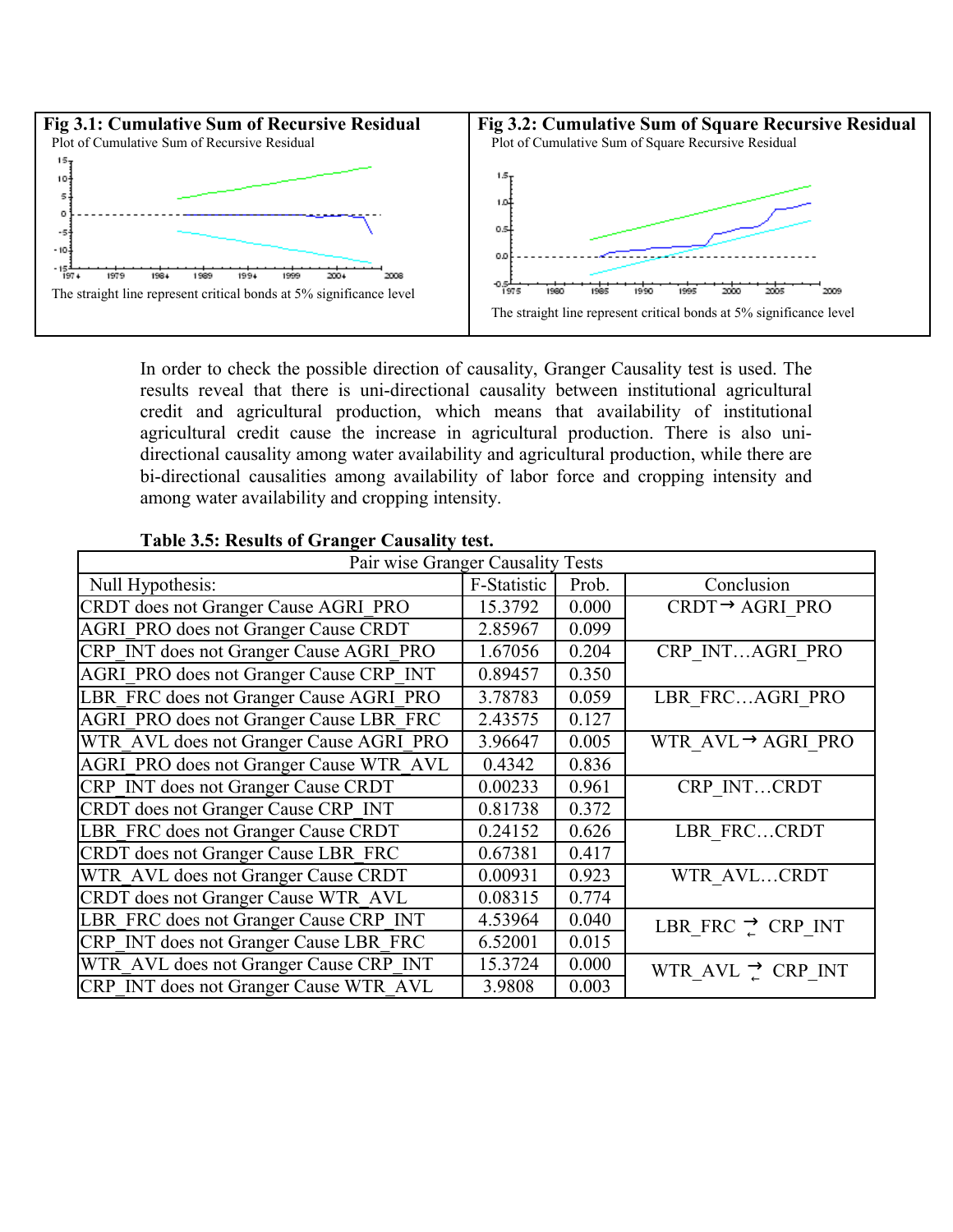# **CONCLUSION AND POLICY IMPLICATIONS**

Credit plays an important role in the development of agriculture sector. It capitalizes farmers to adopt new technologies. It helps smooth consumption by providing Working capital and reduces poverty in the process. The purpose of this study is to check the longrun equilibrium relationship and the possible direction of causality between institutional agricultural credit, availability labor force, water availability, cropping intensity and agricultural production. Results show the long run relationship among variables. Granger causality test shows the uni-directional causality among institutional agricultural credit and agricultural production and among water availability and agricultural production. The bi-directional causality is found among availability of labor force and cropping intensity and among water availability and cropping intensity.

The study concludes that in order to improve agriculture sector it is necessary to relax stringent collateral requirements and extend the outreach so that formal lenders, such as ZTBL, PPCBL and DPBs, can reach the poor and the asset-less.

Government and private lending institutions should follow the practices of world's famous lending institutions. These institutions achieved their goals like outreach of poor clients, rural development, better recovery rates etc, successively. Bank for Agriculture and Agricultural Cooperatives Thailand (BAAC), Land Bank of the Philippines, Bank Rakyat Indonesia (BRI), Grameen Bank, Bangladesh, Banruaral S.A Guatemala, ACLEDA Bank Cambodia have achieved their targets due to effective implementation of their policies. Their recovery rates are very high, lending is almost collateral free. In order to avoid risk they have introduced "Built in insurance system".

# **REFERENCES**

- Agricultural Development Bank of Pakistan. Agricultural Credit Indicators, Islamabad: Central Information Department, MIS Division.
- Agricultural Statistics of Pakistan 2004-05. Islamabad: Economic Wing, Ministry of Food, Agriculture and Livestock.
- Dickey, D. and Fuller, V. (1979). Distribution of Estimators for Autoregressive Time Series with a Unit Root. Journal of the American Statistical Association, 84:427-431.
- Dickey, D. and Fuller, V. (1981). Likelihood Ratio Statistics for Autoregressive Time Series with a Unit Root. Econometrica, 49:1057-1072. Handbook on Best Practices in Agri/Rural Finance (2009). Agricultural Credit
	- Department . State Bank of Pakistan
- Iqbal, M., Ahamad, M. and Abbas, K. (2003). The Impact of Institutional Credit on Agricultural Production in Pakistan. The Pakistan Development Review 42(2), 469- 485.
- Johansen, S. (1988). Statistical Analysis of Cointegration Vectors. Journal of Economic Dynamics and Control, 12: 231-254.
- Johansen, S. and Juselius, K. (1990). Maximum Likelihood Estimation and Inference on Cointegration - With Application to the Demand for Money. Oxford Bulletin of Economics and Statistics, 52:169-210.
- Malik S.J. (1999), Poverty and Rural Credit: The Case of Pakistan, Pakistan Institute of Development Economics.